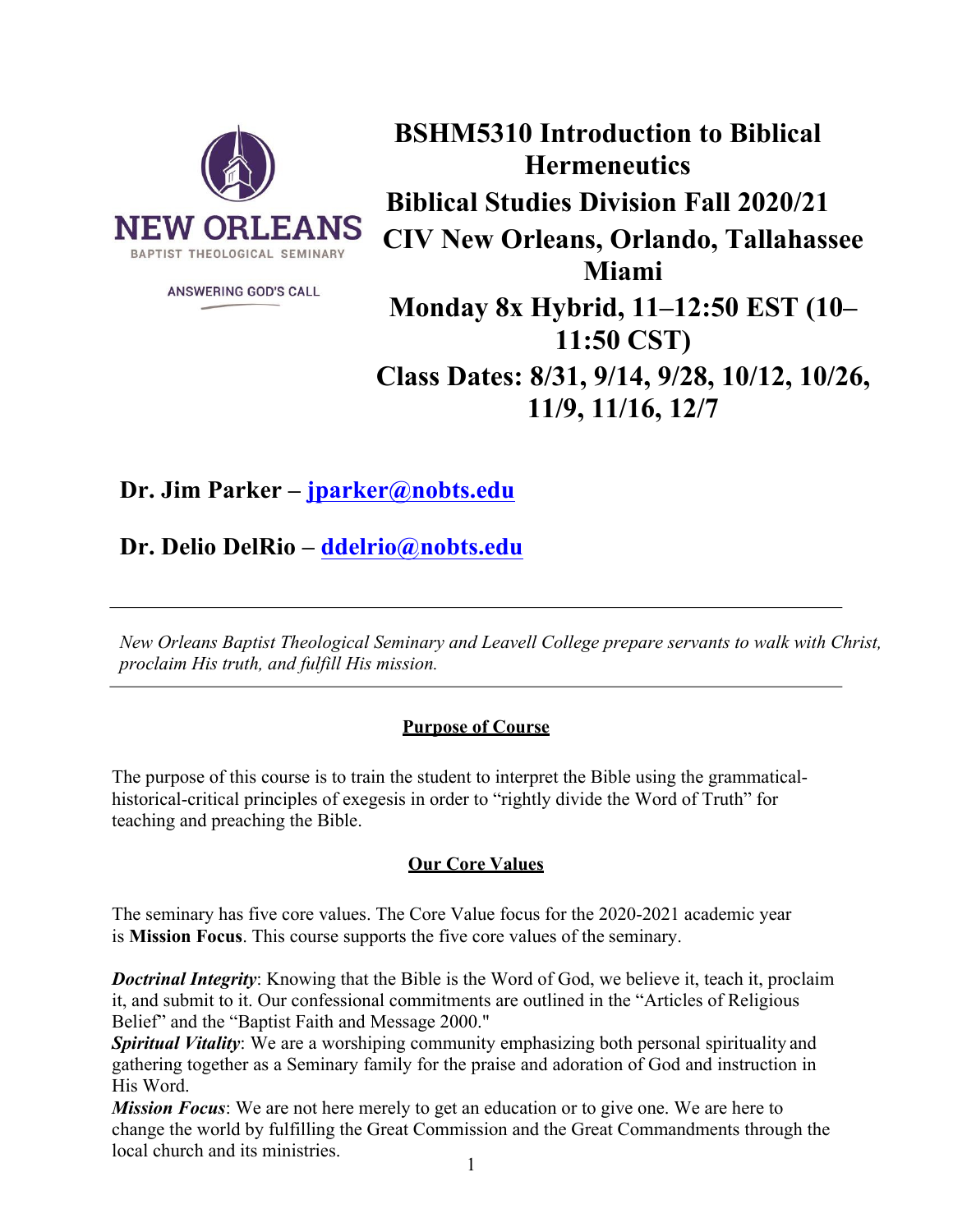*Characteristic Excellence*: What we do, we do to the utmost of our abilities and resources as a testimony to the glory of our Lord and Savior Jesus Christ.

**Servant Leadership**: We follow the model of Jesus and exert leadership and influence through the nurture and encouragement of those around us.

## Curriculum Competencies Addressed

NOBTS faculty members realize that all ministers need to develop specific competencies if they are going to have an effective ministry. To increase the likelihood of NOBTS graduates having an effective ministry, the faculty developed a competency-based curriculum after identifying seven essential competencies necessary for effective ministry. All graduates are expected to have at least a minimum level of competency in all of the following seven areas:

**Biblical Exposition**: To interpret and communicate the Bible accurately.

*Christian Theological Heritage:* To understand and interpret Christian theological heritage and Baptist polity for the church.

**Disciple Making**: To stimulate church health through mobilizing the church for missions, evangelism, discipleship, and church growth.

*Interpersonal Skills:* To perform pastoral care effectively, with skills in communication and conflict management.

*Servant Leadership*: To serve churches effectively through team ministry.

*Spiritual and Character Formation:* To provide moral leadership by modeling and mentoring Christian character and devotion.

*Worship Leadership:* To facilitate worship effectively.

The primary curriculum competency addressed in this course is Biblical Exposition.

# **Course Catalog Description**

This course includes a study of the principles of biblical interpretation, an introduction to the major resources available as an aid to biblical interpretation, and an exegetical study of selected passages from the various genres of biblical literature. Some attention is directed to current issues in biblical hermeneutics, but the major focus of the course is practical in nature in that the goal of the course is that the students develop a sound method for exegesis of the biblical texts.

### **Student Learning Outcomes**

- 1. The student will be able to understand the principles guiding the exegetical process for biblical interpretation.
- 2. The student will be able to use appropriate tools, resources, and methods to apply sound exegetical principles toward biblical interpretation.
- 3. The student will be able to communicate clearly the meaning of the biblical text to a contemporary audience.

# **Required Textbooks**

1. *Holy Bible*. In modern translation: RSV, NRSV, NASV, NIV, GNB, ESV, NLT, etc.

2. Gordon Fee and Douglas Stuart, *How to Read the Bible for All Its Worth*,  $4<sup>th</sup>$  ed.(FS)

3. J. Scott Duvall and J. Daniel Hays, *Grasping God's Word,* 3rd ed., Zondervan, 2012 (DH)

# **Optional Recommended Textbooks**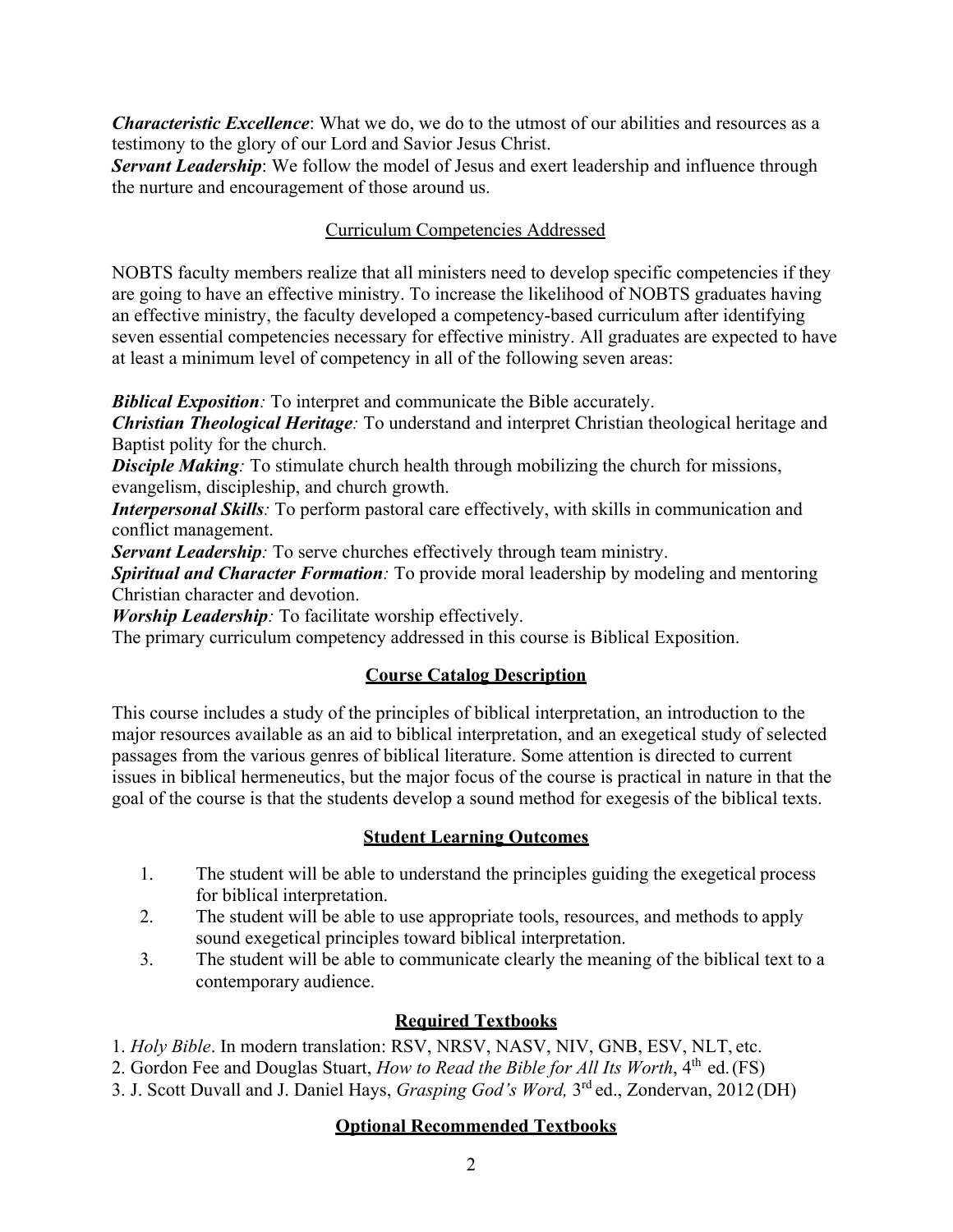These textbooks may be used for the extra credit project (see below page 7).

1. Gerald Bray, *Biblical Interpretation: Past and Present* (GB)

2. Klein, Blomberg, and Hubbard, *Introduction to Biblical Hermeneutics* (KBH)

3. Stanley Porter and Beth Stovall, *Biblical Hermeneutics: 5 Views*, Intervarsity Press, 2013.

(P&S)

### **Help for Writing Papers at "The Write Stuff"**

This is the official NOBTS Writing Center online help site for writing academic papers and essays. http://www.nobts.edu/writing/default.html You will discover writing guides, tips, and valuable information to help you become a better writer. Go here for Turabian and APA style helps and guidelines. You will also find language fonts for Greek and Hebrew.

### **Plagiarism on Written Assignments**

NOBTS has a no tolerance policy for plagiarism. Please be aware that plagiarism in certain cases may result in expulsion from the seminary. Refer to the NOBTS Student Handbook http://www.nobts.edu/\_resources/pdf/studentservices/NOBTSHandbook.pdf where the definition, penalties and policies associated with plagiarism are clearly defined.

### **Course Requirements**

The following components comprise the student's grade for the course. Grades for each component will be calculated on the basis of the following percentages. Due dates are given in the Course Schedule below.

### **1. Reading Quizzes (10%)**

Students are to read the portions of the required texts by the date specified in the course schedule. A quiz will be opened for the student to take for the section of readings as outlined in the course schedule below and will be taken during the week of the unit covered. These quizzes are open book, but are timed. The questions will come directly from the textbook readings for the Unit of the current week. The quizzes are open book and timed. A good strategy would be to read the chapters for the Unit, watch the audio power points for the chapters and mark your textbook with information from the slides. Then, take your reading quiz. **Due Weekly**.

### **2. Application Exercises (10%)**

The student will participate in Application Exercises for most Units. These exercises are designed to support the class materials from the Duvall & Hays textbook. You will find the assignments at the end of each chapter in the DH 3rd edition text. Blackboard will instruct you for which questions to answer in each Unit. For each assignment, you will need to prepare a Word file containing the scripture verses for the exercises. You will follow the instructions for each week and do the work on the passage. In order to upload your assignment to Blackboard, you will need to scan your completed work and save it as a pdf. If you don't have a scan function on your printer, you can use apps like EverNote, CamScanner, Tiny Scanner, etc. on your smart phone. Use the app to scan your finished work and email it to yourself.

Upload your weekly application exercises you are working on for that week. These assignments are designed to give you hands-on experience with the concepts learned in the DH readings.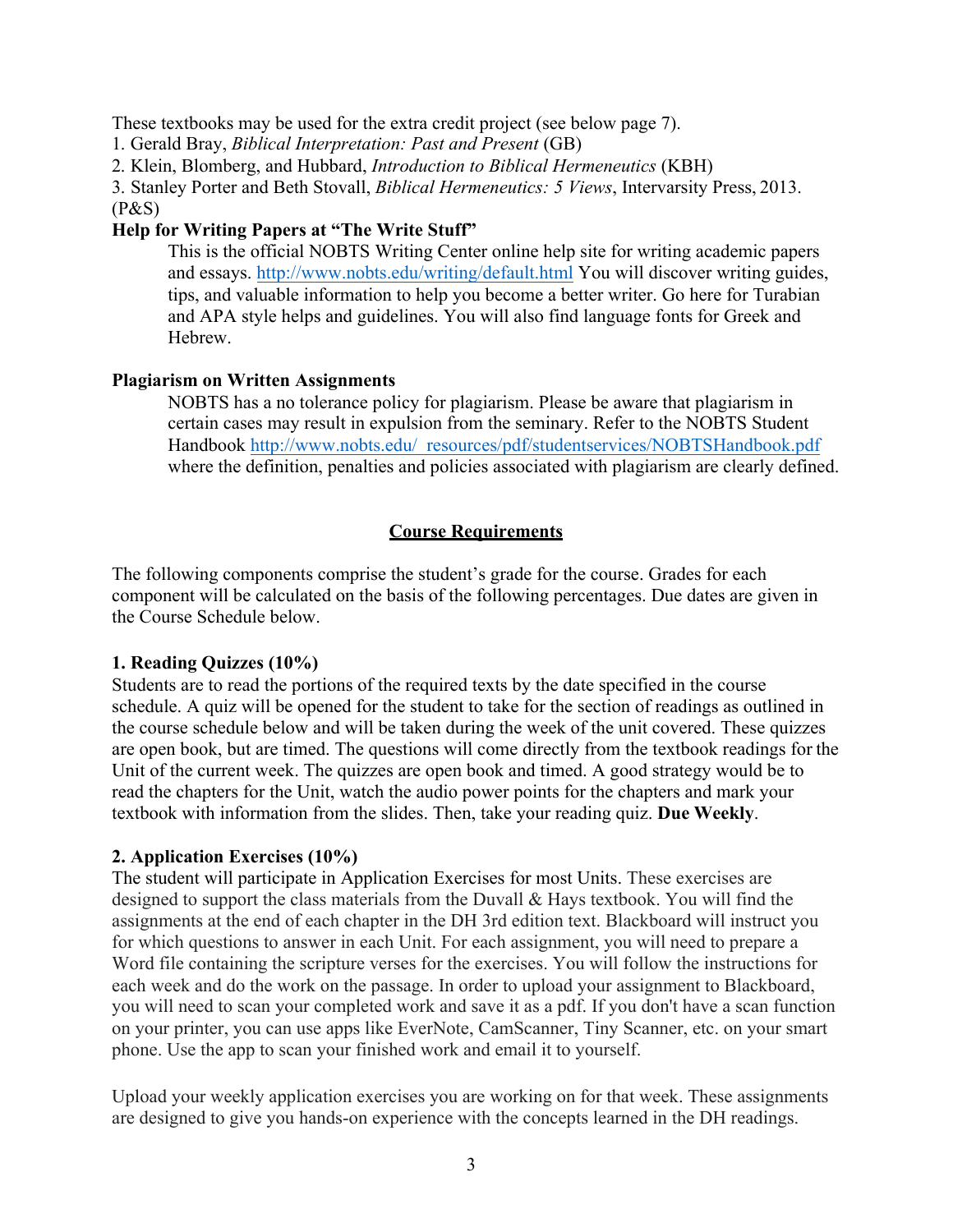This assignment is due each week by the Saturday night of the weekly Unit. Check the syllabus Course Schedule for dates. See Grading Rubric associated with your DB. Deductions will be made for late work. **Due weekly.**

### **3. Background Study Paper (20%)**

**A word about format and style:** The paper is to be double-spaced, Turabian or APA format, Times New Roman 12pt font, 2000 words total including cover page and bibliography. Please use a minimum of 5-6 academic resources **excluding Bibles and Study Bibles** (Refer to New Testament and Old Testament Bibliographies in Helpful Guides and Documents). Most Divisions in NOBTS use Turabian Style for writing papers. If your Division uses APA style, we will accept this for your papers. All Biblical Studies majors should use Turabian. Regardless of the style you use, be consistent throughout your assignments. Because all students take Introduction to Biblical Hermeneutics, we want you to focus on learning to do solid exegesis on the Bible, rather than spending extra time learning a new style for writing. Be sure to reach out to your individual professors if you are uncertain which style you should use for this course. Always write a cover page for your written assignments. Refer to the example in Blackboard as a guide.

**The Background Study Paper:** The historical-critical/grammatical method of exegesis begins with a review of the historical background of the book being studied. The purpose of a background study is to determine the proper setting for your particular book and passage. This information may be found in the major commentaries, dictionaries, and encyclopedias for your passage. The historical background study should include the following:

- Historical information on the setting, authorship, readership, date and place of writing of the letter, book or passage.
- Information on the critical issues of the passage. These may vary and will be discussed in the major commentaries, dictionaries, and encyclopedias for your passage. Critical issues may range from controversies over authorship, time of writing, theological issues, difficult subjects, etc. Every Bible book or letter is different.
- A discussion of the theological issues covered in the passage.
- A section where you focus upon your specific background topic as indicated in the Bible passages below (see the list below).

### **Paper Topics for the Semester: Select One**

Select a passage that you will use for your Background Paper, Word Study Paper, Stage One Paper, and Stage Two Paper in this course. (Note that the word study topic and background focus has been preselected for you.) Choose a primary passage and a secondary passage. The secondary passage must be in the opposite testament. Submit your selections to the professors, who will then assign passages to balance out grading responsibilities for the course.

### **Old Testament**

| Narrative                      | Genesis 22:1-18                    |
|--------------------------------|------------------------------------|
| Word Study Paper Topic:        | "Provide" (v. 8, 14), <i>yireh</i> |
| <b>Background Paper Focus:</b> | Sacrifice in the OT                |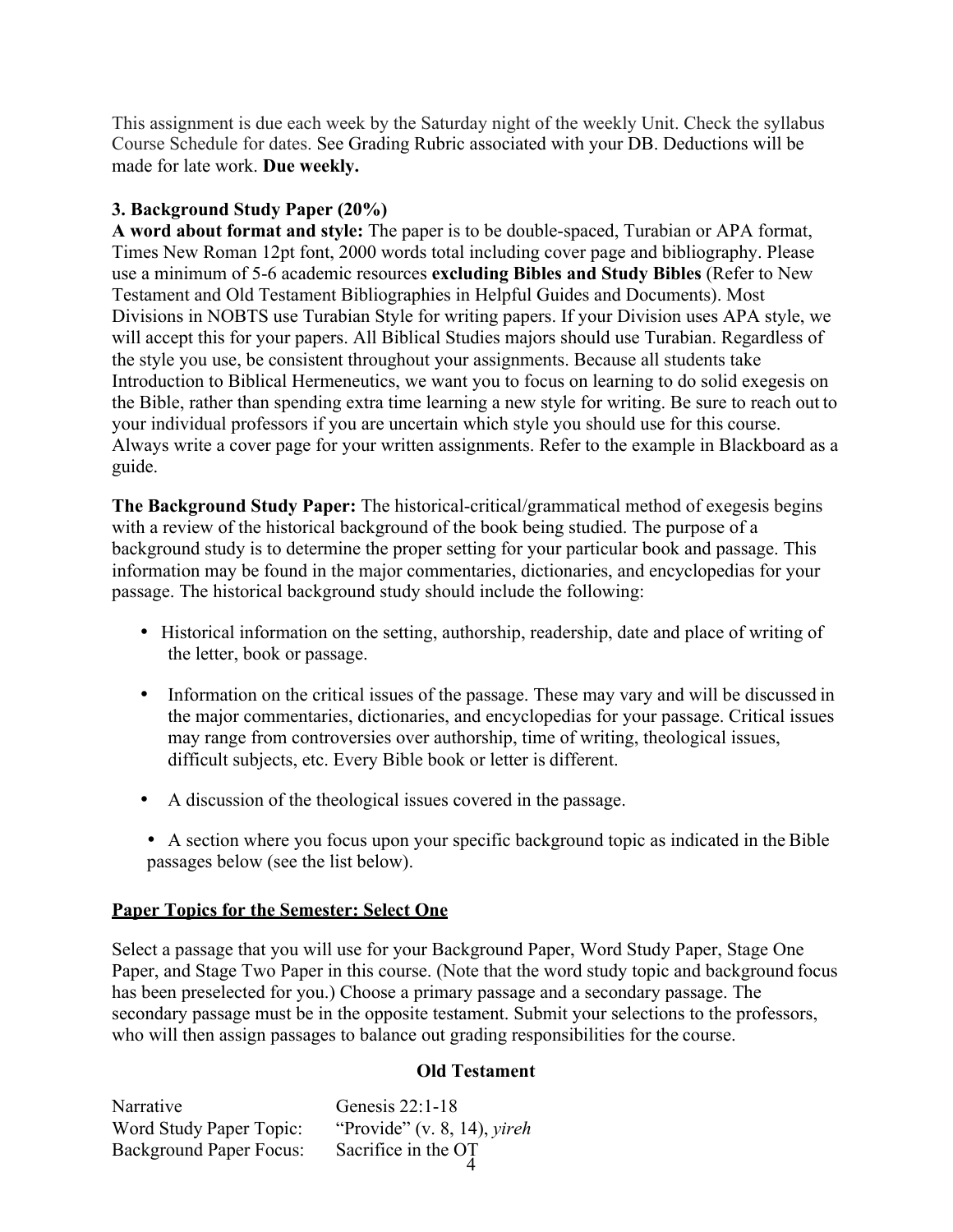Narrative Ruth 3:1-18 Background Paper Focus: Levirite Marriage

Law Exodus 19:1-8 Word Study Paper Topic: "Covenant" (v. 5), *berith* Background Paper Focus: Covenants in the OT

Poetry Psalm 18:1-19 Word Study Paper Topic: "Sheol" (v. 5), *sheol*<br>Background Paper Focus: Salvation in the OT Background Paper Focus:

Wisdom Proverbs 3:13-18 Background Paper Focus:

Prophecy Ezekiel 37:1-14 Background Paper Focus:

Word Study Paper Topic: "Kinsman Redeemer" (v. 28), *goel,*

Word Study Paper Topic: "Wisdom" (v. 13), *chokmah*<br>Background Paper Focus: Tree of Life in the OT

Covenant, *diatheke* (v. 28)

Word Study Paper Topic: "Spirit, spirit, wind, breath" (v. 1, 6, 9), *ruah* Background Paper Focus: Resurrection in the OT

Samaritan-Jewish Relations in the First Century

Role of Women in the Ancient Near East

#### **New Testament**

Narrative- Gospels Matthew 26:17-30<br>Word Study Paper Topic: Covenant, diatheke Background Paper Focus: Passover Feast of the Jews

Narrative- Parables Luke 20:9-19 Word Study Paper Topic: Parable, *parabole* (v. 1) Background Paper Focus: Tenant Farmers/Rich and Poor

Narrative-History Acts 8:4-25<br>Word Study Paper Topic: To Baptize, Word Study Paper Topic: To Baptize, *baptizo* (v. 12)<br>Background Paper Focus: Samaritan-Jewish Relations Epistle 1 Timothy 2:8-15<br>Word Study Paper Topic: Silence, *hesychia* (v. 11) Word Study Paper Topic:<br>Background Paper Focus:

Epistle 1 Corinthians 7 Word Study Paper Topic: Not divorce/not separate, *me choristhenai (v. 10)* Background Paper Focus: Marriage

Apocalyptic Revelation 2:18-29

Word Study Paper Topic: patient endurance, *hypomone* (v. 19) Background Paper Focus: Trade Guilds

### **4. Word Study Paper (10%)**

The historical-critical/grammatical view gives focus to word studies and what words meant in the original context. The student will complete a word study on a word indicated from an assigned text The GGW textbook has a complete guide to performing a word study. Consult that chapter in Duval & Hays.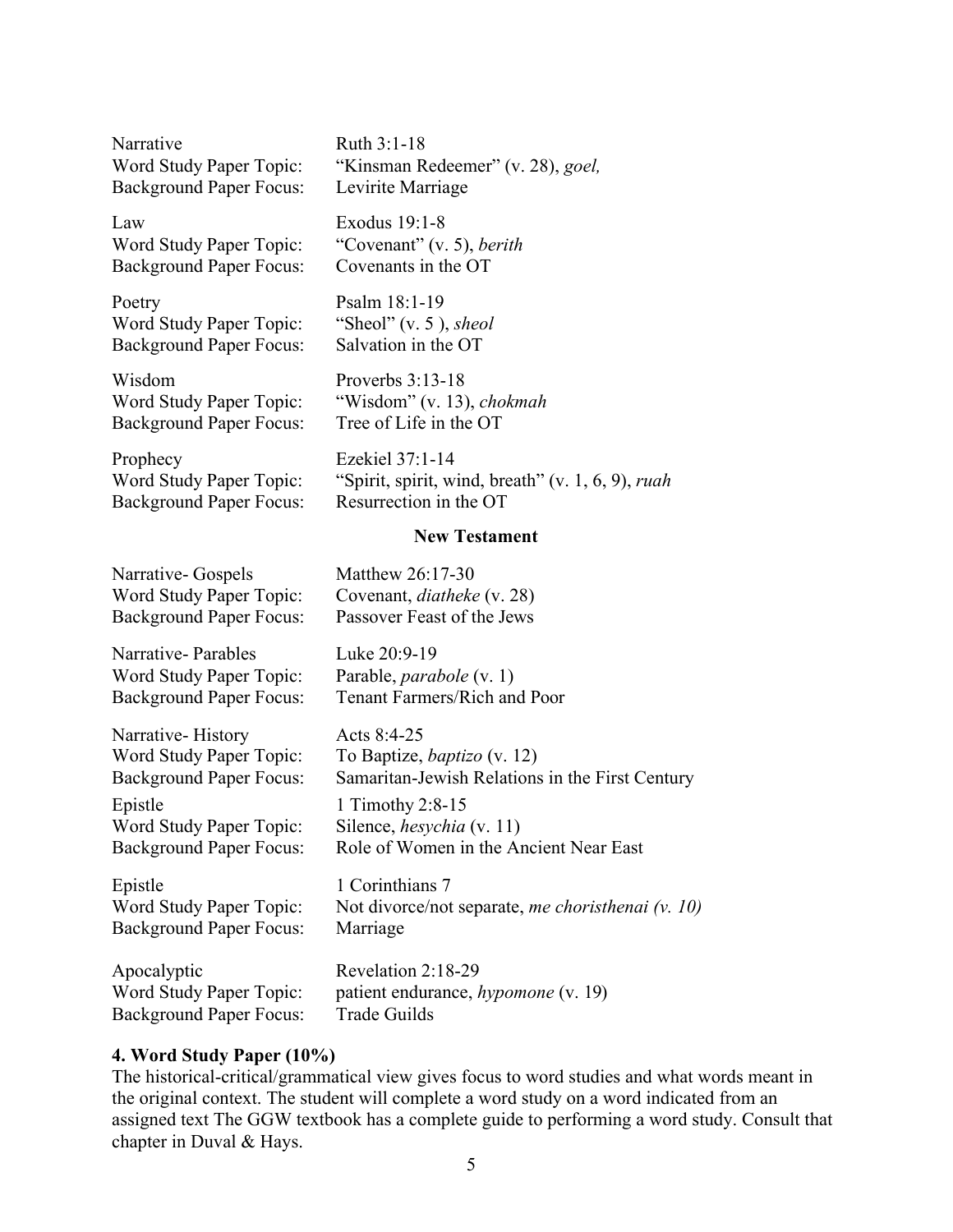The paper is to be double-spaced, Turabian or APA format, Times New Roman 12pt font, 1000 words total including the cover page and bibliography. Please use a minimum of 5-6 academic sources on this paper excluding Bibles and Study Bibles (Refer to NT and OT Bibliographies in Helpful Guides and Documents). **See schedule below for Due Date.**

### **5. Two Stage Exegesis Paper Project (40% Total for Two stages)**

Using the historical-critical/grammatical method of exegesis, the student will exegete the selected passage. The major project in the course is consists of a practical application in the form of an exegetical paper, which is to be produced in two stages. The detailed instructions are located at the end of the syllabus. (See Below)

**(1) Stage One (30%)** – The *first stage* is a thorough exegetical study that is to follow the attached guidelines, double-spaced, Turabian or APA format, Times New Roman 12pt font, 4000-4500 words total, including the cover page and bibliography. At the end of this stage, the student should have gathered all the essential knowledge from the text and be ready to begin the task of constructing a sermon or a teaching lesson. Please use a minimum of 7-8 academic sources on this paper excluding Bibles and Study Bibles (Refer to the New Testament and Old Testament Bibliographies in Helpful Guides and Documents). There is a Guide provided for you in the Blackboard shell. (See the Short Guide to Writing Exegetical Papers in Bb. The Short Guide has a breakdown of items for use in grading your paper). **See schedule below for Due Date.**

**(2) Stage Two (10%)** – THIS IS THE EMBEDDED ASSIGNMENT. The *second stage* is a polished, written, double-spaced, Times New Roman 12pt font, 1500 words total paper (including the cover page and 1-page bibliography). Follow Turabian or APA format to cite your sources.

The purpose of this stage two paper is to synthesize the information you have gathered from the background paper, word study paper, and first stage exegesis paper into a well-written presentation. *Use the Embedded Assignment rubric below as a guide for writing this paper.*

Please use a minimum of 5-6 academic sources on this paper, **not including your Bible or Study Bible** information (Refer to the New Testament and Old Testament Bibliographies in Helpful Guides and Documents for discovering sources). This stage should have an interesting introduction, developed body, and a conclusion that ties the paper together. Indicate the use of appropriate tools, methods, and resources in the application of sound exegetical principles. Communicate the meaning of the text, keeping in mind the contemporary audience. It may take the form of a sermon manuscript (written out in narrative format), academic paper for presentation, or teaching outline/paper manuscript (written out in narrative format).

**Five (5) points of extra credit** *for this assignment* **is available if you turn your Stage Two paper into the "Write Stuff" Center before final submission** *and* **make include their corrections in your final paper you submit to us for grading.** These extra points will be added to your total grade for the Stage Two paper. Please be aware a minimum of 72 hours turn-around time is to be expected after submission to the "Write Stuff" Center. You will be responsible for contacting them to determine the needed time for turn-around in their office. You must still meet the class deadline with your revised paper to receive full credit for this assignment. **See schedule below for Due Date.**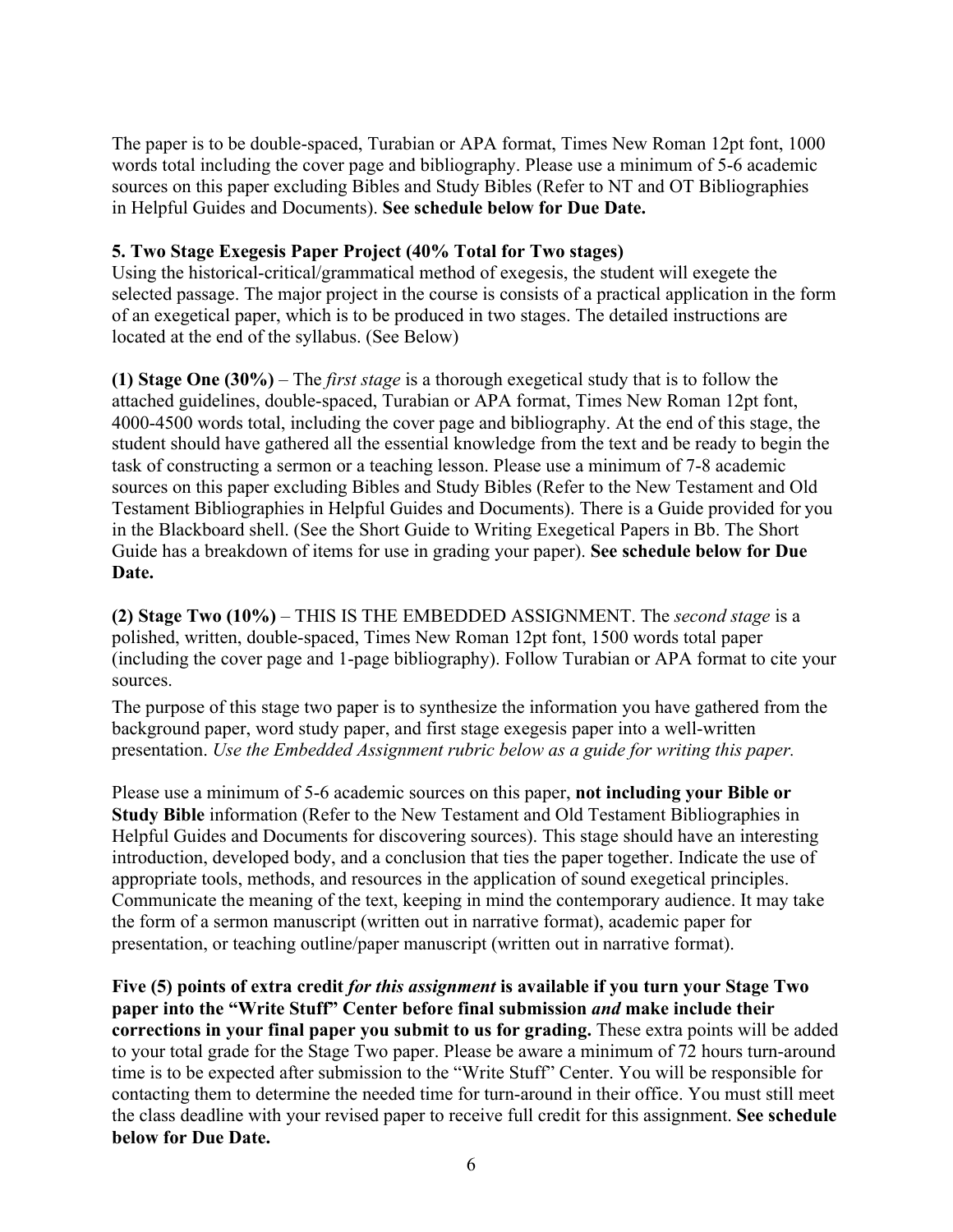### **Embedded Assignment Grading Rubric**

| <b>DOMAIN</b>        | <b>LEVEL</b>     | <b>INADEQUATE</b> | <b>BASIC</b> | <b>COMPETEN</b> | <b>GOOD</b> | <b>EXCELLENT</b> |
|----------------------|------------------|-------------------|--------------|-----------------|-------------|------------------|
|                      |                  | $(0$ POINTS)      | (1)          | т               | (3)         | $(4$ POINTS)     |
|                      |                  |                   | POINT)       | (2 POINTS)      | POINTS)     |                  |
| <b>UNDERSTANDING</b> | Understood       |                   |              |                 |             |                  |
| The Student:         | the principles   |                   |              |                 |             |                  |
|                      | guiding the      |                   |              |                 |             |                  |
|                      | exegetical       |                   |              |                 |             |                  |
|                      | process for      |                   |              |                 |             |                  |
|                      | biblical         |                   |              |                 |             |                  |
|                      | interpretation   |                   |              |                 |             |                  |
| <b>APPLICATION</b>   | Used             |                   |              |                 |             |                  |
| The Student:         | appropriate      |                   |              |                 |             |                  |
|                      | tools to apply   |                   |              |                 |             |                  |
|                      | sound            |                   |              |                 |             |                  |
|                      | exegetical       |                   |              |                 |             |                  |
|                      | principles       |                   |              |                 |             |                  |
|                      | toward biblical  |                   |              |                 |             |                  |
|                      | interpretation   |                   |              |                 |             |                  |
| <b>COMMUNICATION</b> | Communicated     |                   |              |                 |             |                  |
| The Student:         | clearly the      |                   |              |                 |             |                  |
|                      | meaning of the   |                   |              |                 |             |                  |
|                      | biblical text to |                   |              |                 |             |                  |
|                      | a                |                   |              |                 |             |                  |
|                      | contemporary     |                   |              |                 |             |                  |
|                      | audience         |                   |              |                 |             |                  |

**6. Comprehensive Final Exam (10%)** – The final will include all material covered in the Duvall and Hays textbook *Grasping God's Word*. The exam is open book, but it istimed.

**7. Additional Extra Credit Opportunity** – Up to 3 points may be earned *which will be added to the student's final average* by doing an extra credit project. The extra credit project consists of writing a book review on any one of the three *Optional Recommended Textbooks* listed above on page 3.

The Extra Credit Book Review: The student will present a 1500-word total, double-spaced, Times New Roman 12 pt font, book review to receive full extra credit on this assignment. The student will be awarded 1 point per 150 pages read.

- State the thesis of the book
- State the author's perspectives, strengths and weaknesses
- State how you would see the book applying to your ministry.
- Follow the guide for writing theological book reviews found in Course Documents Menu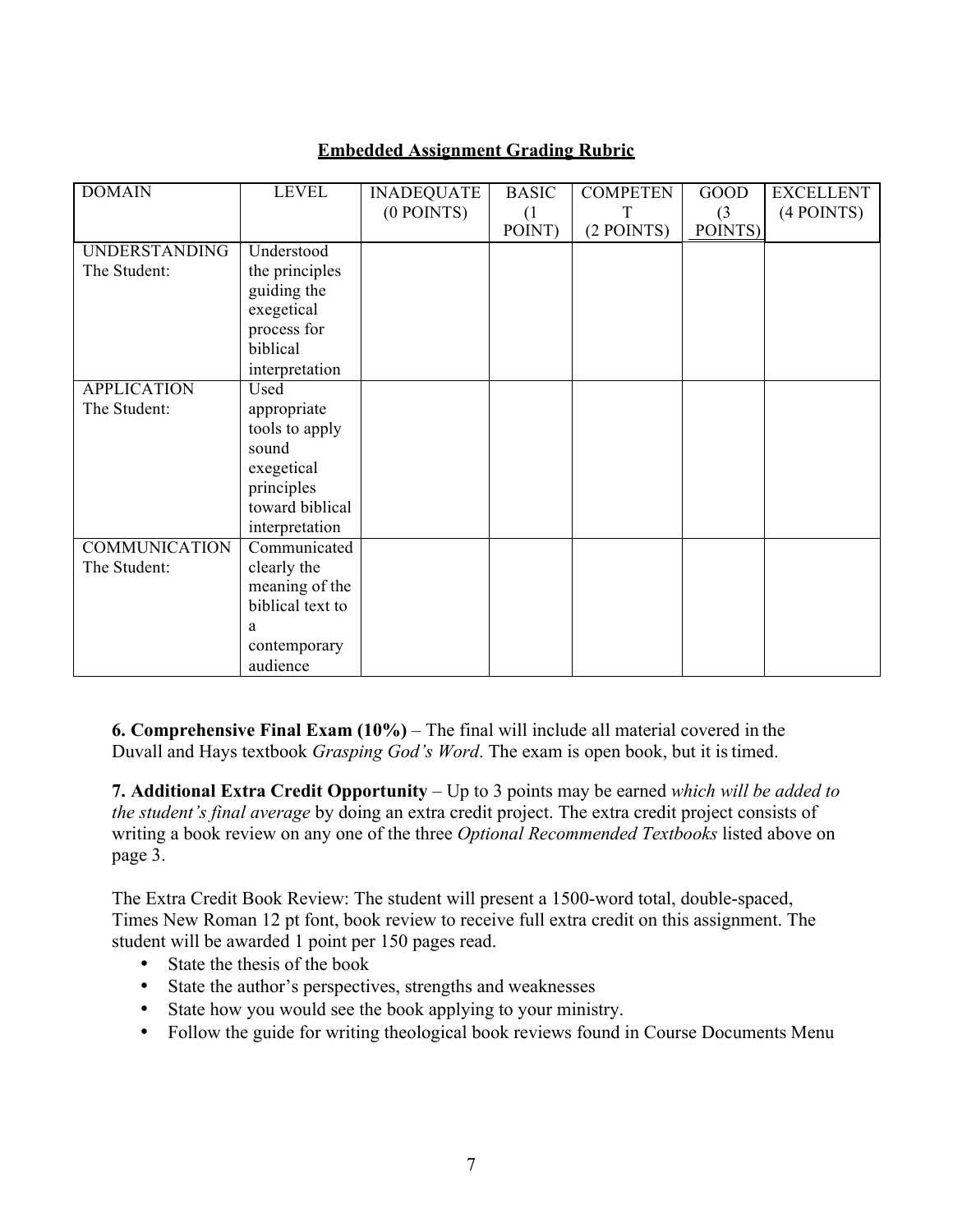#### **Course Evaluation Percentages**

| <b>Reading Quizzes</b>                      | 10% |
|---------------------------------------------|-----|
| <b>Application Exercises</b>                | 10% |
| <b>Background Paper</b>                     | 20% |
| Word Study Paper                            | 10% |
| Stage One Exegesis Paper                    | 30% |
| Stage Two Embedded Assignment Paper         | 10% |
| Comprehensive Final Exam over Duvall & Hays | 10% |

### **Course Policies**

#### **Reading Assignments**

Students are responsible for completing all reading assignments.

#### **Professor's Policy on Late Assignments**

All work is due at the beginning of class on the assigned day. The grade for late assignments may be reduced by 5% per day late. Due to the cumulative nature of the course and the importance of completing all assignments, no more than 50% will be taken as a late penalty in order to encourage the completion of all assignments, even when late.

#### **Professor's Availability and Assignment Feedback**

The student may contact the professor at any time using the email address provided in the course syllabus. The professor will make every effort to return answers to emailed questions within a 24-hour period of time. Assignments requiring grading will be returned to the student within a reasonable period of time. Student feedback on graded assignments will be provided through the grading rubric located in the student's Blackboard Grade Book. The student will find comments in the grading rubric, as well as on graded paper assignments. The student may also email the course grader with questions regarding grading.

#### **Help for Writing Papers at "The Write Stuff"**

This is the official NOBTS Writing Center online help site for writing academic papers and essays. http://www.nobts.edu/writing/default.html You will discover writing guides, tips, and valuable information to help you become a better writer. Go here for Turabian and APA style helps and guidelines. You will also find language fonts for Greek and Hebrew. If you are on campus, you can go by the Write Stuff Office in the Student Center for "in person" assistance.

#### **Academic Honesty Policy**

All graduate and undergraduate NOBTS students, whether on-campus, internet, or extension center students, are expected to adhere to the highest Christian standard of honesty and integrity when completing academic assignments for all courses in every delivery system format. The Bible provides our standard for academic integrity and honesty. This standard applies whether a student is taking tests, quizzes, exams,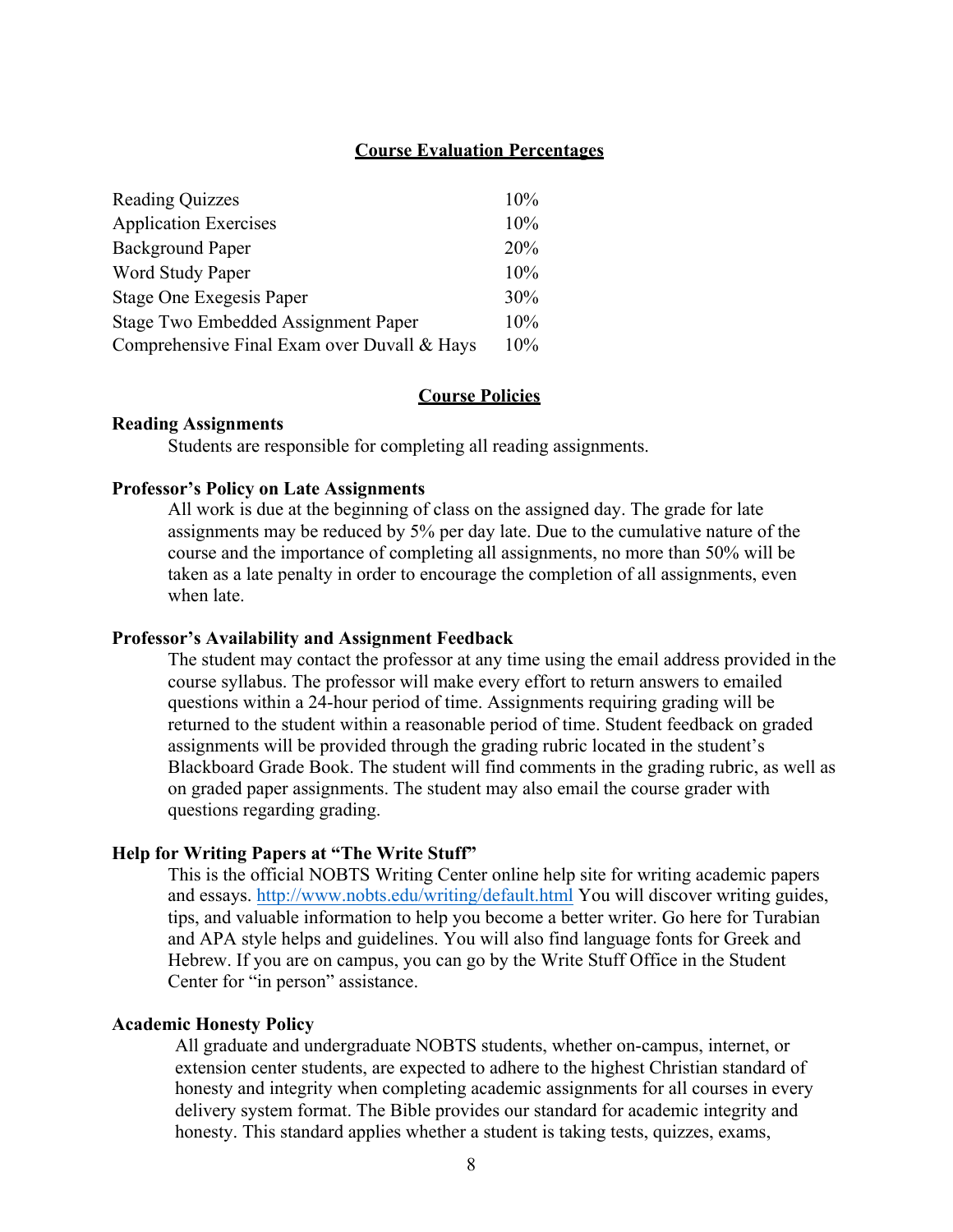writing papers, completing Application Exercises, or any other course requirement.

### **Extra Credit**

See Course Requirement #7 for information on Extra Credit opportunities.

### **Blackboard and ITC Technical Support**

Blackboard is the instructional platform used in this class. Please make sure that your contact information is accurate and up-to-date. If you need assistance accessing Blackboard, Self-Serve, or other technical support, please contact the Information Technology Center (Hardin Student Center 290 or call **504.816.8180**). Here are other helpful links to ITC assistance.

- **Selfserve@nobts.edu** Email for technical questions/support requests with the Selfserve.nobts.edu site (Access to online registration, financial account, online transcript, etc.)
- **BlackboardHelpDesk@nobts.edu** Email for technical questions/support requests with the NOBTS Blackboard Learning Management System NOBTS.Blackboard.com.
- **ITCSupport@nobts.edu** Email for general technical questions/support requests.<br>• www.NORTS.edu/itc/ General NORTS technical help information is provided or
- **www.NOBTS.edu/itc/** General NOBTS technical help information is provided on this website.
- For Student Assistance in using Blackboard, visit: **Student Bb Help**
- On-Line Resources: http://www.nobts.edu/research-links/general-resources-anddatabases.html

#### **Netiquette**

Appropriate Online Behavior. Each student is expected to demonstrate appropriate Christian behavior when working online on Application Exercises or whenever interaction occurs through web, digital, or other electronic medium. The student is expected to interact with other students in a fashion that will promote learning and respect for the opinions of others in the course. A spirit of Christian charity is expected at all times in the online environment.

### **Academic Catalog Policies**

Academic policies related to absences, grading scale, final examination schedules, and other topics can be found in the current online catalog: *New Orleans Baptist Theological Seminary Academic Catalog.*

### **Web-based Course Reminder/Warning**

Web-based courses are, by nature, a different kind of learning experience than courses taught in the traditional classroom. Because of this structure, this web-based course is more reading and writing intensive than traditional classroom courses. Rigorous study of the deep things of God can be a rewarding experience for anyone who participates in it, but it also calls for extra diligence and integrity in completing the work. This reality does not mean that a web-based course cannot be successful in equipping you, the student, for effective, God-honoring ministry. It simply means utilizing a different strategy. Internet courses allow room for independent learners to thrive—to work at a responsible pace, to engage in student-led discussions, and to take ownership of the learning of course content*.* Note that your instructors are praying for your success.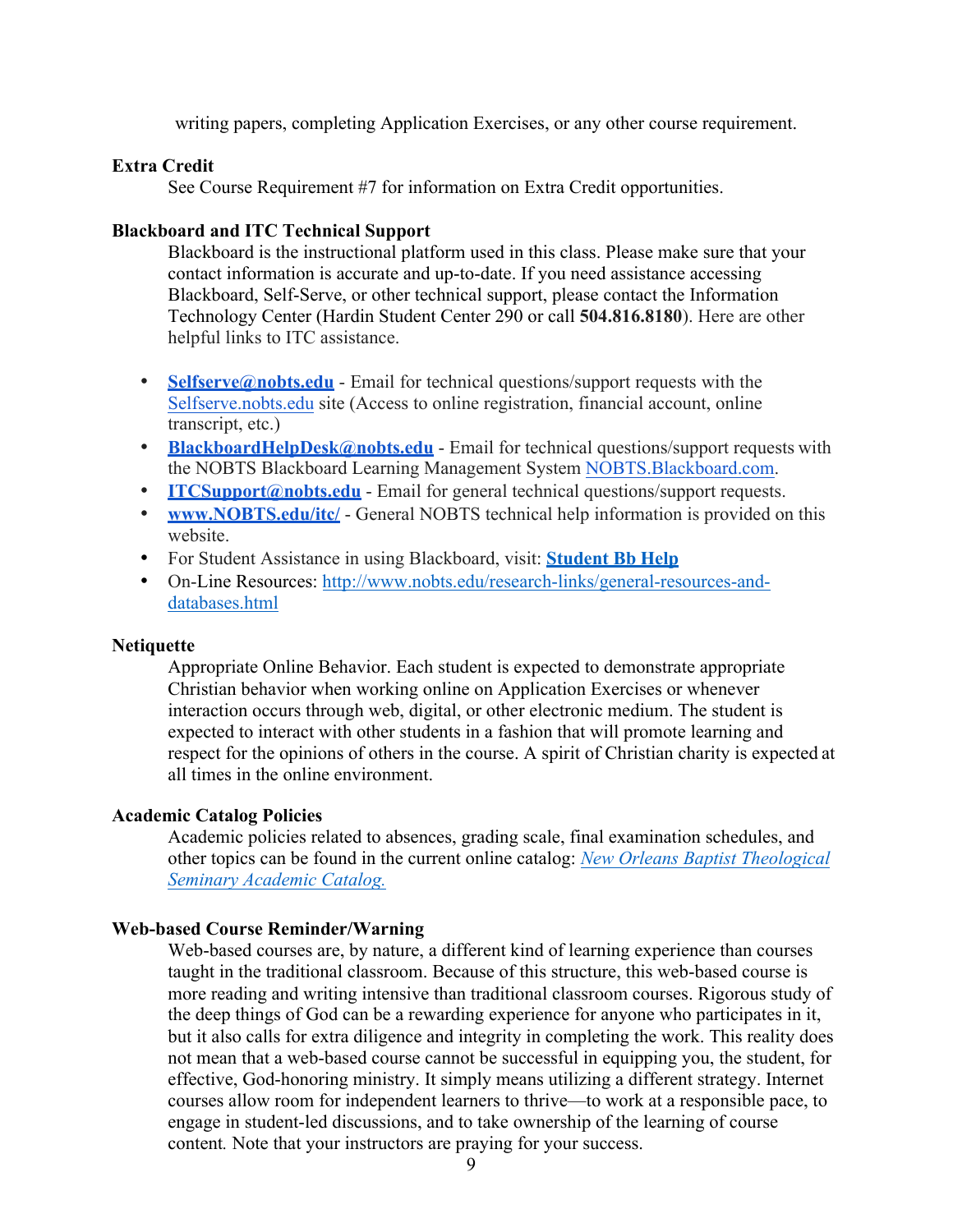### **Course Schedule**

Units are scheduled on either a Monday-Wednesday or a Thursday-Saturday time frame. The due dates for assignments, quizzes, and Discussion Board entries will be *Wednesday night at midnight for Monday-Wednesday units and Saturday night at midnight for the Thursday-Saturday units.* 

For example, Unit 1 will begin on the opening day of the course as stated in the NOBTS catalog. Due dates for Unit 1 will then be the following Wednesday night at midnight. On the last unit, the Final exam is due by midnight on the day listed in the Academic Catalog. The Information Technology Center will close all Blackboard shells at midnight Central Time on this date. Students will no longer have access to the Bb shell after this time. So realistically, the final exam needs to be started at least two hours before the shell closes (by 10 pm that night). Such dates will be listed in the NOBTS catalog.

| <b>Unit Week of:</b>                         | <b>Topic</b>                                                                                                                                                                                                                                                                                                           | <b>Reading Assignment</b>                                                                      |
|----------------------------------------------|------------------------------------------------------------------------------------------------------------------------------------------------------------------------------------------------------------------------------------------------------------------------------------------------------------------------|------------------------------------------------------------------------------------------------|
| Unit 1<br>Aug 24-29                          | History of Interpretation (see the handout<br>in course documents)<br>View all power point presentations<br>Post Application Unit 1 - Post By<br>Wednesday Night Midnight of This Week<br>Quiz #1 - Take By Wednesday Night<br><b>Midnight of This Week</b>                                                            | DH: Chapter 1, Bible<br>Translations<br>FS: Chapter 2, The Basic<br>Tool-A Good<br>Translation |
| Unit 2<br>Aug 31-Sept 5<br><b>CLASS 8/31</b> | Part 1: How to Read the Book: Basic Tools<br>Interpretation<br>The Interpretative Journey<br>The Need to Interpret<br>View all Unit power point presentations<br>Post Application Exercise Unit 2 - Post By<br>Saturday Night Midnight of This Week<br>Quiz #2- Take By Saturday Night<br><b>Midnight of This Week</b> | DH: Chapter 2: The<br>Interpretive Journey<br>FS: Chapter 1: The Need<br>to Interpret          |
| Unit 3<br>Sept $7-12$                        | How to Read the Book: Sentences &<br>Paragraphs<br>View all Unit power point presentations<br>Post Application Exercise Unit 3-Post By<br>Wednesday Night Midnight of This Week<br>Quiz #3- Take By Wednesday Night<br><b>Midnight of This Week</b>                                                                    | DH: Chapters 3 & 4                                                                             |
| Unit 4<br>Sept $14-19$<br><b>CLASS 9/14</b>  | How to Read the Book, Discourses View<br>all Unit power point presentations<br>Post Application Exercise Unit 4-Post By<br>Saturday Night Midnight of This Week<br>Quiz #4- Take By Saturday Night<br><b>Midnight of This Week</b>                                                                                     | DH: Chapter 5                                                                                  |
| Unit 5<br>Sept $21-26$                       | The Historical-Cultural Context<br>What Do We Bring to the Text?<br>The Literary Context<br>View all Unit PPT presentations<br>Post Application Exercise Unit 5-Post By<br>Wednesday Night Midnight of This Week<br>Quiz #5- Take By Wednesday Night<br><b>Midnight of This Week</b>                                   | DH: Chapters $6, 7, \& 8$                                                                      |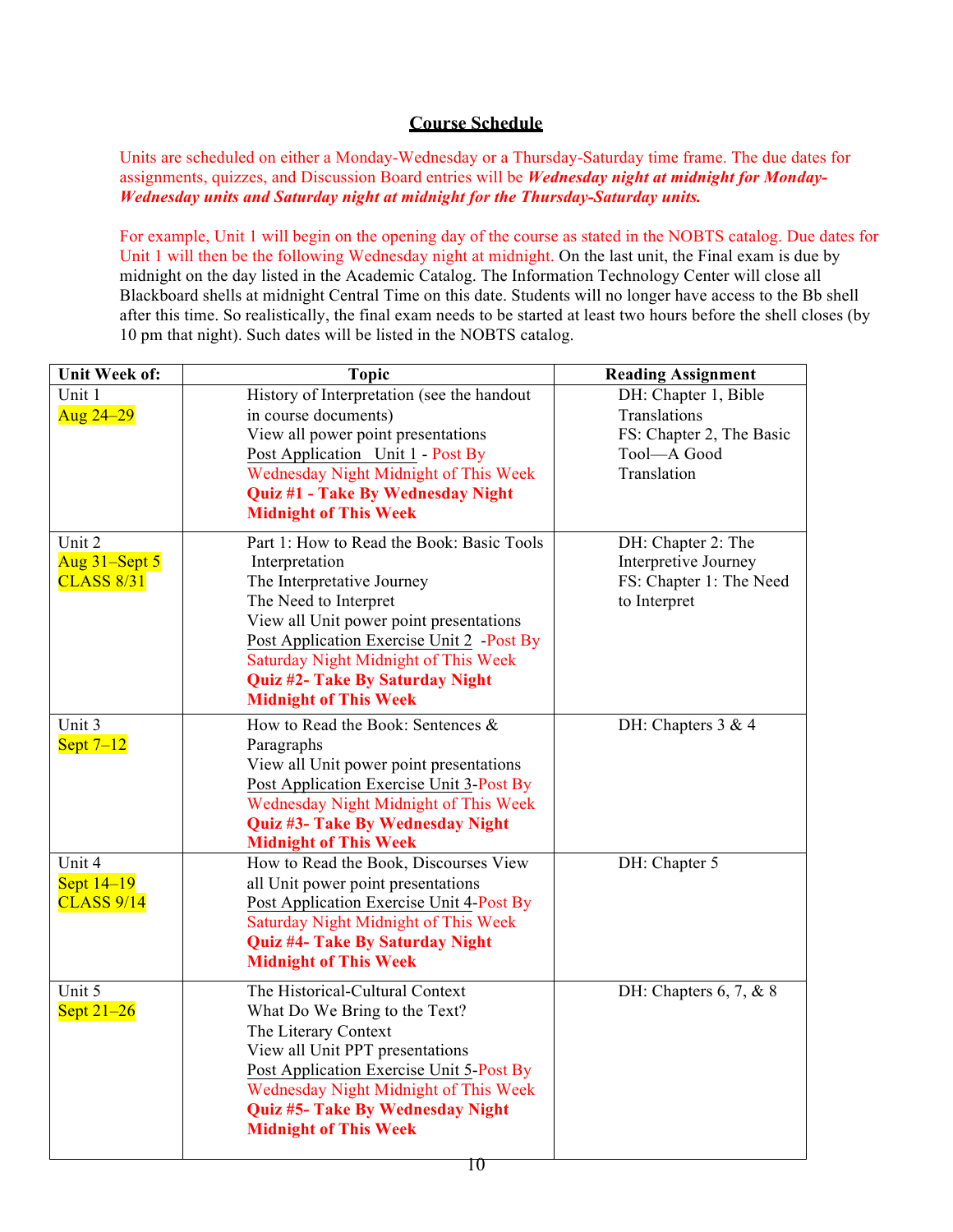| Unit 6<br>Sept 28–Oct 3<br><b>CLASS 9/28</b> | Part 2: Contexts-Now and Then<br><b>Word Studies</b><br>View all Unit PPT presentations<br>Post Application Exercise Unit 6-Post By<br><b>Saturday Night Midnight of This Week</b><br><b>Background Study Due Saturday Night</b><br>of This Week<br>Quiz #6- Take By Saturday Night<br><b>Midnight of This Week</b>                  | DH: Chapter 9                       |
|----------------------------------------------|--------------------------------------------------------------------------------------------------------------------------------------------------------------------------------------------------------------------------------------------------------------------------------------------------------------------------------------|-------------------------------------|
| Unit 7<br>Oct $5-10$                         | Part 3: Meaning and Application:<br>Who Controls Meaning?<br>Levels of Meaning<br>View all Unit PPT presentations<br>There is no Post Application Exercise<br><b>Assignments this Week</b><br>Quiz #7- Take By Wednesday Night<br><b>Midnight of This Week</b>                                                                       | DH: Chapters 10, 11                 |
| Unit 8<br>Oct $12-17$<br><b>CLASS 10/12</b>  | Meaning and Application<br>The Role of the Holy Spirit, Application<br>View all Unit PPT presentations<br>Post Application Exercise Unit 8-Post By<br><b>Saturday Night Midnight of This Week</b><br><b>Word Study Due Saturday Midnight of</b><br><b>This Week</b><br>Quiz #8- Take By Saturday Midnight of<br><b>This Week</b>     | DH: Chapters 12, 13                 |
| Oct 19-24                                    | <b>FALL BREAK</b>                                                                                                                                                                                                                                                                                                                    |                                     |
| Unit 9<br>Oct 26-31<br><b>CLASS 10/26</b>    | Part 4: The Interpretive Journey-NT<br>Letters<br>Learning to Think Critically<br>The Hermeneutical Questions<br>View all Unit PPT presentations<br><b>Discussion Board/Post Application</b><br>Exercise Unit 9-Post By Wednesday Night<br>Midnight of This Week<br>Quiz #9- Take By Wednesday Night<br><b>Midnight of This Week</b> | DH: Chapter 14<br>FS: Chapters 3, 4 |
| Unit 10<br>Nov $2-7$                         | Part 4: Interpreting the New Testament<br>Gospels, Parables<br>View all Unit PPT presentations<br>Discussion Board/Post Application<br><b>Exercise Unit 10-Post By Wednesday</b><br>Night Midnight of This Week<br>Quiz #10- Take By Wednesday Night<br><b>Midnight of This Week</b>                                                 | DH: Chapter 15<br>FS: Chapters 7, 8 |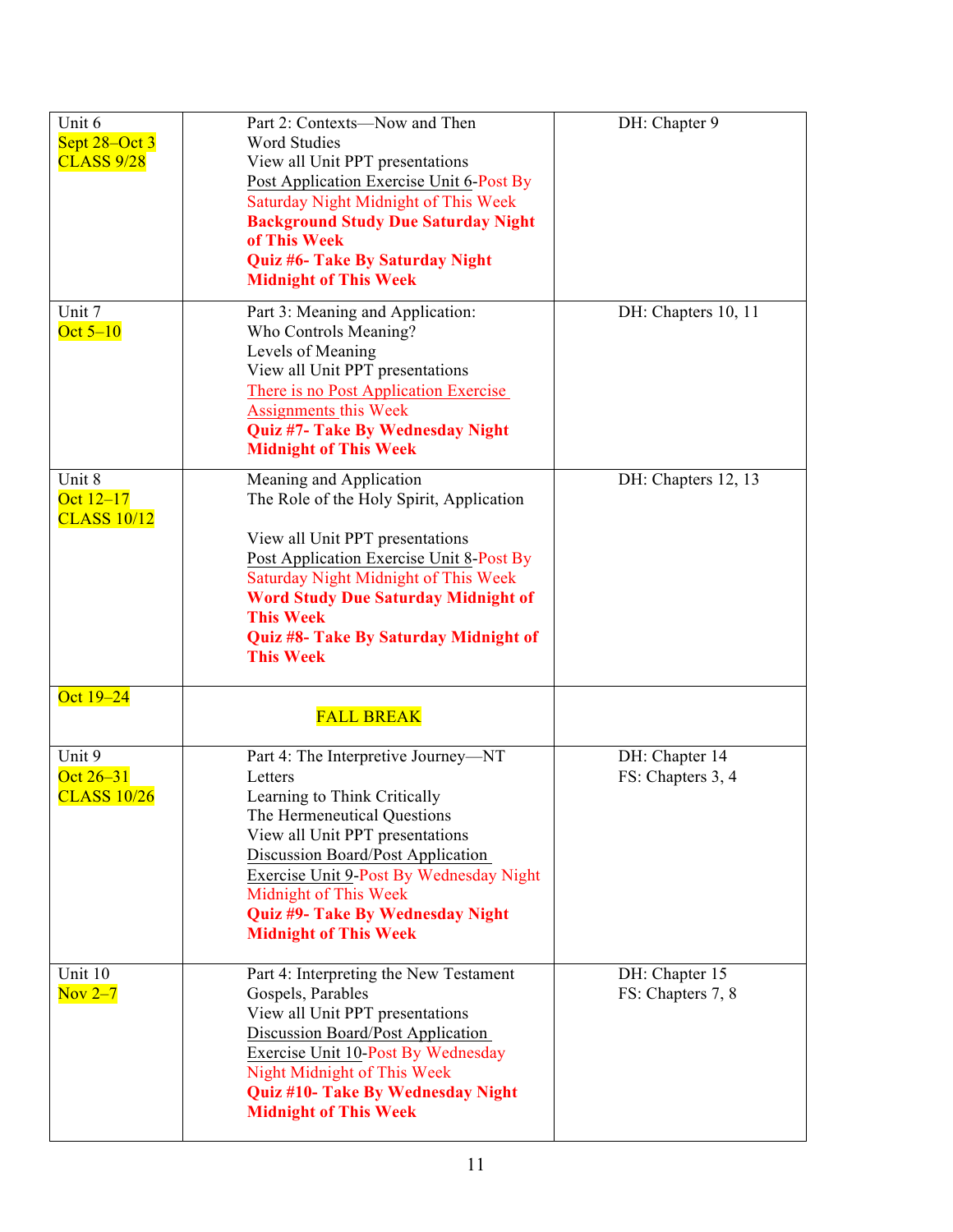| Unit 11<br>Nov $9-14$<br><b>CLASS 11/9</b>   | Interpreting the NT:<br>Acts, Revelation<br>View all Unit PPT presentations<br>Post Application Exercise Unit 11-Post By<br><b>Saturday Night Midnight of This Week</b><br>Quiz #11- Take By Saturday Night<br><b>Midnight of This Week</b>                                                                                                                                                              | FS: Chapters 6, 13<br>DH: Chapter 16, 17                                           |
|----------------------------------------------|----------------------------------------------------------------------------------------------------------------------------------------------------------------------------------------------------------------------------------------------------------------------------------------------------------------------------------------------------------------------------------------------------------|------------------------------------------------------------------------------------|
| Unit 12<br>Nov $16-21$<br><b>CLASS 11/16</b> | Interpreting the Old Testament<br>OT Narrative and Law<br>View all Unit PPT presentations<br>Post Application Exercise Unit 12-Post By<br>Saturday Night Midnight of This Week<br><b>Project Stage One Due Saturday Night</b><br>of This Week<br>Post Application Exercise Unit 12-Post By<br>Wednesday Night Midnight of This Week<br>Quiz #12- Take By Wednesday Night<br><b>Midnight of This Week</b> | FS: Chapters 5, 9<br>DH: Chapter 18, 19                                            |
| Nov 23-28                                    | <b>Thanksgiving Week</b>                                                                                                                                                                                                                                                                                                                                                                                 |                                                                                    |
| Unit 13<br>Nov $30 - Dec 5$                  | Interpreting the Old Testament<br>OT Poetry/Wisdom and Prophets<br>View all Unit PPT presentations<br>Post Application Exercise Unit 12-Post By<br>Saturday Night Midnight of This Week<br><b>Project Stage One Due Saturday Night</b><br>of This Week<br>Quiz #13- Take By Saturday Night<br><b>Midnight of This Week</b>                                                                               | DH: Chapters 20, 21<br>FS: Chapters 10, 11                                         |
| Unit 14<br>Dec $7-12$                        | Interpreting the Old Testament<br>Wisdom<br>View all Unit PPT presentations<br>Quiz #14-Take By Wednesday Night<br>Midnight of This Week<br><b>Project Stage Two Due Tuesday</b><br><b>Midnight, Dec 8</b>                                                                                                                                                                                               | DH: Chapters 22<br>FS: Chapters 12                                                 |
| Unit15<br>Dec $14-17$                        | Final Exam-The final exam must be<br>completed before midnight (so started<br>by 10 pm that evening) on the date ITC<br>closes the Blackboard Shell (see NOBTS<br>catalog for exact date)                                                                                                                                                                                                                | Exam must be taken by<br>midnight of the posted<br>date in the Graduate<br>Catalog |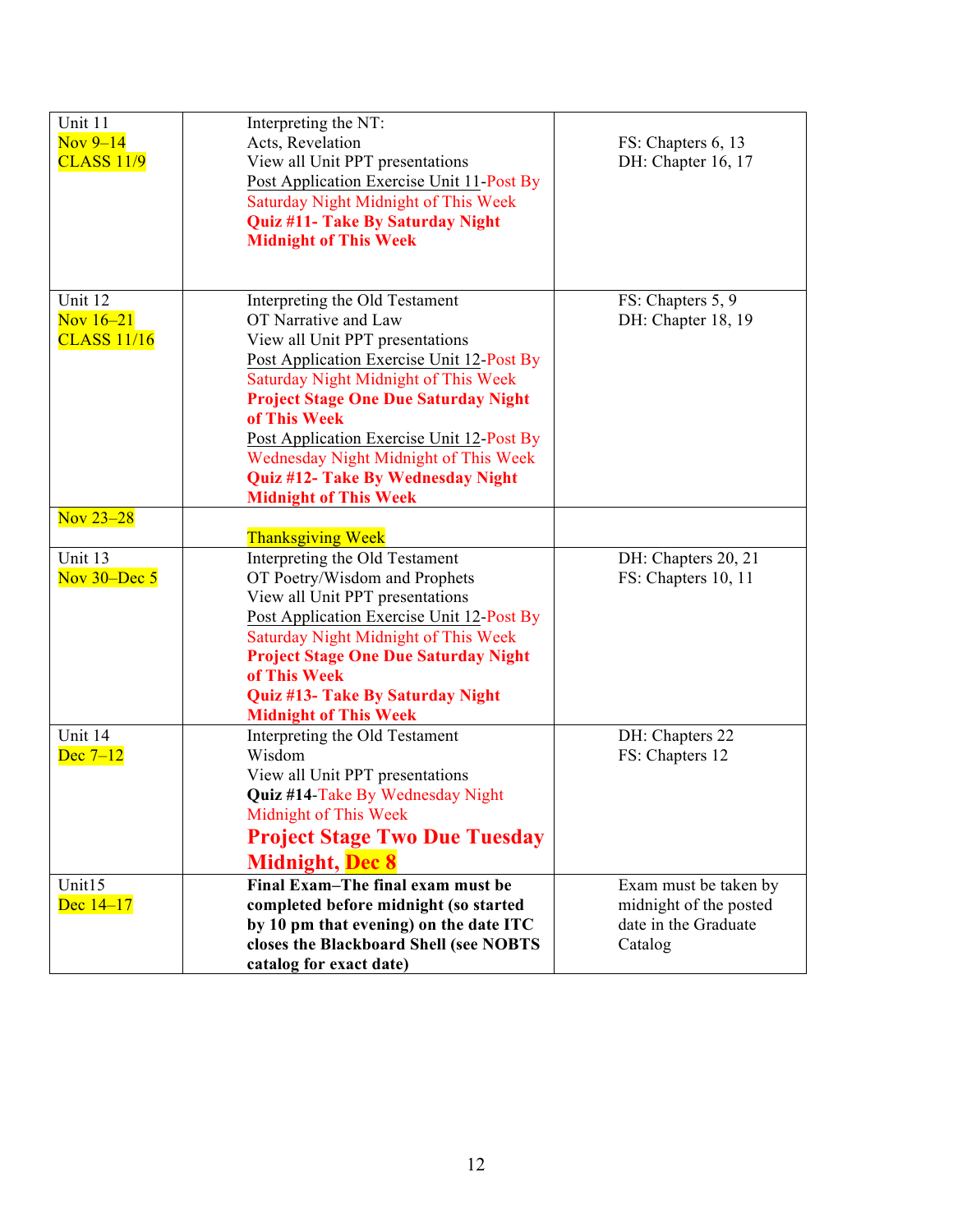### **Student Services**

*This is a partial list of NOBTS services available to all students, no matter your delivery system or location. If you have questions or need more information than you see here, please refer to www.nobts.edu/studentservices, contact us at studentservices@nobts.edu, or call the Dean of Students office at 800-662-8701, ext. 3283.*

| $\overline{A}$ dvising - | studentservices@nobts.edu    | 504.282.4455  | www.nobts.edu/student-services/graduate- |
|--------------------------|------------------------------|---------------|------------------------------------------|
| Graduate                 |                              | x3312         | advising.html                            |
| Advising -               | lcadminasst@nobts.edu        | 504.816.8590  | www.nobts.edu/LeavellCollege             |
| Undergraduate            |                              |               |                                          |
| Church                   | cmr@nobts.edu                | 504.282.4455  | www.nobts.edu/CMR                        |
| Minister                 |                              | x3291         |                                          |
| Relations                |                              |               |                                          |
| Dean of                  | deansec@nobts.edu            | 504.282.4455, | www.nobts.edu/dean-of-students           |
| <b>Students</b>          |                              | ext. 3283     |                                          |
| <b>Financial Aid</b>     | financialaid@nobts.edu       | 504.282.4455  | www.nobts.edu/financial-aid              |
|                          |                              | x3348         |                                          |
| Gatekeeper               | pr@nobts.edu                 | 504.816.8003  | www.nobts.edu/gatekeeper                 |
|                          |                              |               |                                          |
| Graduate Dean            | graddeanasst@nobts.edu       | 504.282.4455, | www.nobts.edu/graduate-                  |
|                          |                              | ext. 3327     | program/welcome.html                     |
| Information              | itcsupport@nobts.edu         | 504.816.8180  | selfserve.nobts.edu                      |
| Technology               | blackboardhelpdesk@nobts.edu |               | nobts.blackboard.com                     |
| Center                   |                              |               |                                          |
| Library                  | library@nobts.edu            | 504.816.8018  | www.nobts.edu/Library                    |
|                          |                              |               |                                          |
| <b>Guest Housing</b>     | ph@nobts.edu                 | 504.282.4455  | www.provhouse.com                        |
|                          |                              | x4455         |                                          |
| <b>PREP</b> finances     | Prepassistant1@nobts.edu     | 504.816.8091  | www.nobts.edu/prep                       |
| program                  |                              |               |                                          |
| Student                  | lmccc@nobts.edu              | 504.816.8004  | www.nobts.edu/lmccc                      |
| Counseling               |                              |               |                                          |
| Undergraduate            | lcadminasst@nobts.edu        | 504-282-4455, | www.nobts.edu/LeavellCollege             |
| Dean                     |                              | ext. 3366     |                                          |
| Women's                  | womensacademic@nobts.edu     | 504.282.4455  | www.nobts.edu/women                      |
| Programs                 |                              | x3334         |                                          |
| Writing                  | writingcenter@nobts.edu      | 504.816.8193  | www.nobts.edu/writing                    |
| Center                   |                              |               |                                          |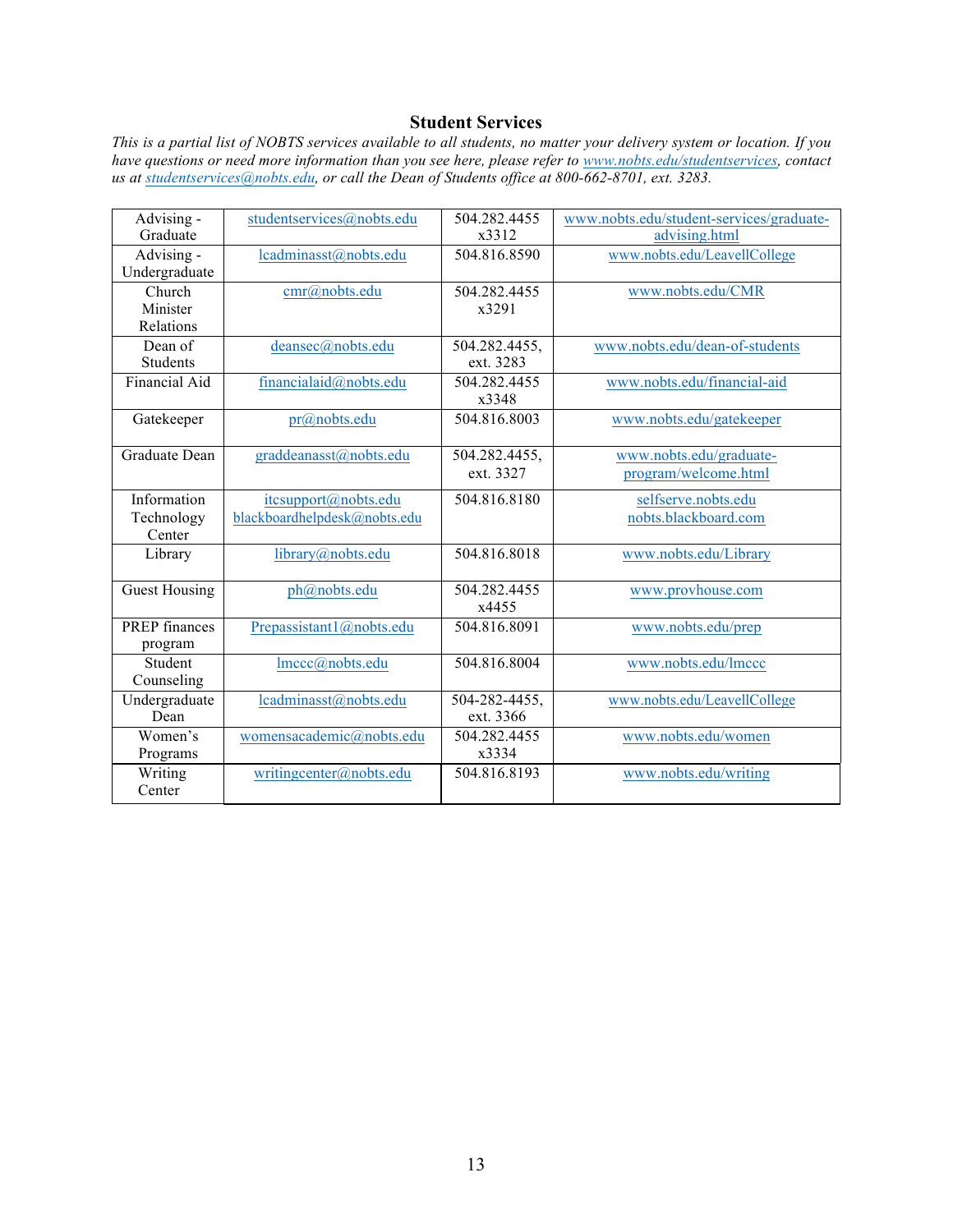For additional library resources in your state, check http://www.nobts.edu/library/interlibrary-loan.html

- GALILEO for Georgia students
- LALINC for Louisiana students
- Florida Virtual Library (http://www.flelibrary.org/) for Florida students

# **Recommended Computer Software**

The student is strongly encouraged to purchase Bible software for his/her use in biblical exegesis. At this level of study, a software program capable of producing the text, performing sophisticated morphological searches, with available lexicons, commentaries, and other helpful supplemental works is an absolute necessity. The software packages listed below are capable of intense, complex searches required for biblical studies research purposes and/or sermon preparation. The purchase of this kind of software is indispensable at this level of language study. The major software packages all run on either PC or Mac platforms.

Accordance offers the Original Languages Package starting around \$300 with many other add-on texts available and they offer student discounts of 50% on many packages. Contact their customer service for questions about NOBTS student discounts. (accordancebible.com)

Logos is offered at varied package prices, but we recommend that you consider a minimum of the Bronze Level package that has the Greek and Hebrew texts for NOBTS language courses. NOBTS offers a Logos training course called PREA6230/6330 Technological Applications for Bible Study and Preaching. Students who take this course may purchase the software at a 30% discount. Current NOBTS students who purchase the software directly from Logos receive a 20% discount. Call their customer service for questions and student discounts. (logos.com)

# **How Can I Learn Time Management?**

1. Use a personal calendar

As simple as this may sound, many ministers have not mastered the use of their calendar. Use a paper calendar or electronic calendar of your choice on your phone or computer--but use it! Here is one method for learning how to use your calendar:

a. Mark your Project Due Date:

Take your syllabus, right now, and mark EVERY assignment due date. Simply transfer this step to your professional project due dates as well. Do this immediately when you receive a due date of *any kind*. b. Calculate your Project Start Date:

Give consideration to how long you think the assignment/project will *realistically* take to complete and 'back up' on your calendar that amount of time.

c. Add about 10-15% more time to allow for foreseen events that *always* come up:

In ministry, unforeseen events *always* occur. Learn to build in a *time cushion* that will absorb these events and keep your project on track.

d. Mark the adjusted, calculation for the *Project Start Date* on your calendar.

e. Discipline yourself to start the project on your calculated date.

This is the most critical and difficult part of time management. Discipline yourself to start on the timetable you set for yourself.

f. Adjust as needed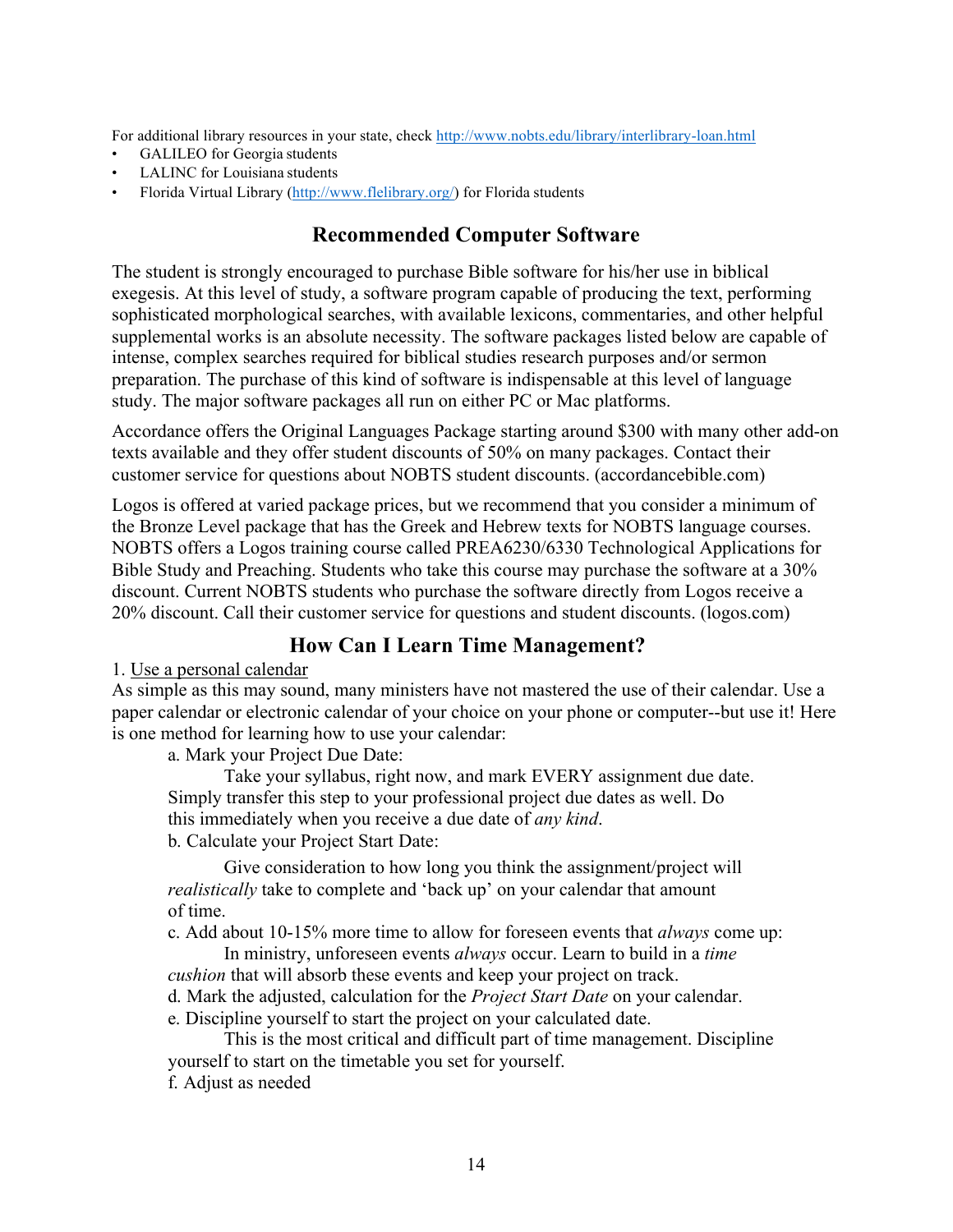### 2. Use a "To Do List"

This is crucial for time management. Once you have your Project Start Dates on the calendar, your To Do List helps you visualize what you need to accomplish this particular day during your busy schedule. This is

3. Look at your calendar first thing as you start your day.

No exceptions! You MUST learn to view your calendar daily. You may miss deadlines and responsibilities if you fail simply to look at your calendar.

4. Prioritize your "To Do List"

Ask God during your prayers to help you prioritize and accomplish your tasks to His glory!

5. Work down your prioritized list

After step 4, discipline yourself to do each item! Check them off as a small reward for accomplishing each task.

6. Carry over unfinished items to the next day's "To Do List" Some days you just cannot get it all done and sometimes God rearranges your day. Be realistic and move unfinished items to the next day.

Mastering calendar use is primarily a self-discipline issue. Once you learn to mark your deadlines and follow your calendar, you will feel a wonderful sense of freedom. You will not miss any deadline in your life. All of your responsibilities will be right in your calendar and all you have to do is follow it. You will also have confidence to know that you will meet all of these deadlines in a professional manner. Much success in your ministry hinges upon three imperatives: "Show up!" "Show up on time!" "Show up prepared!"

### **Selected Bibliography**

www.Denverseminary.edu has an annually updated bibliography for both OT and NT located in their Library section of their website.

www.bestcommentaries.com is another great website for finding commentaries.

### **General Introduction Books on Hermeneutics**

Dana, H. E. & Glaze, R. E. *Interpreting the New Testament*. Nashville: Broadman, 1961.

Danker, Frederick W. *Multipurpose Tools for Bible Study*, Revised and Expanded. St. Louis: Augsburg Publishing House, 1993.

Fee, Gordon. *Gospel and Spirit: Issues in New Testament Hermeneutics*. Peabody: Hendrickson, 1991. Ferguson, Duncan S. *Biblical Hermeneutics*. Atlanta: John Knox Press, 1986.

Fitzmyer, Joseph A. *An Introductory Bibliography for the Study of Scripture*. Rev. ed. Rome: Biblical Institute Press, 1981.

Mickelsen, A. Berkeley. *Interpreting the Bible*. Grand Rapids: Eerdmans, 1963.

- Ramm, Bernard L. and others. *Hermeneutics.* In *Practical Theology Series*. Grand Rapids: Baker Book House, n.d.
- Sire, James W. *Scripture Twisting: 20 Ways the Cults Misread the Bible*. Dowers Grove, Illinois: InterVarsity, 1980.

Smart James D. *The Interpretation of Scripture*. Philadelphia: Westminster, 1961.

Tate, W. Randolph. *Biblical Interpretation: An Integrated Approach*. Peabody: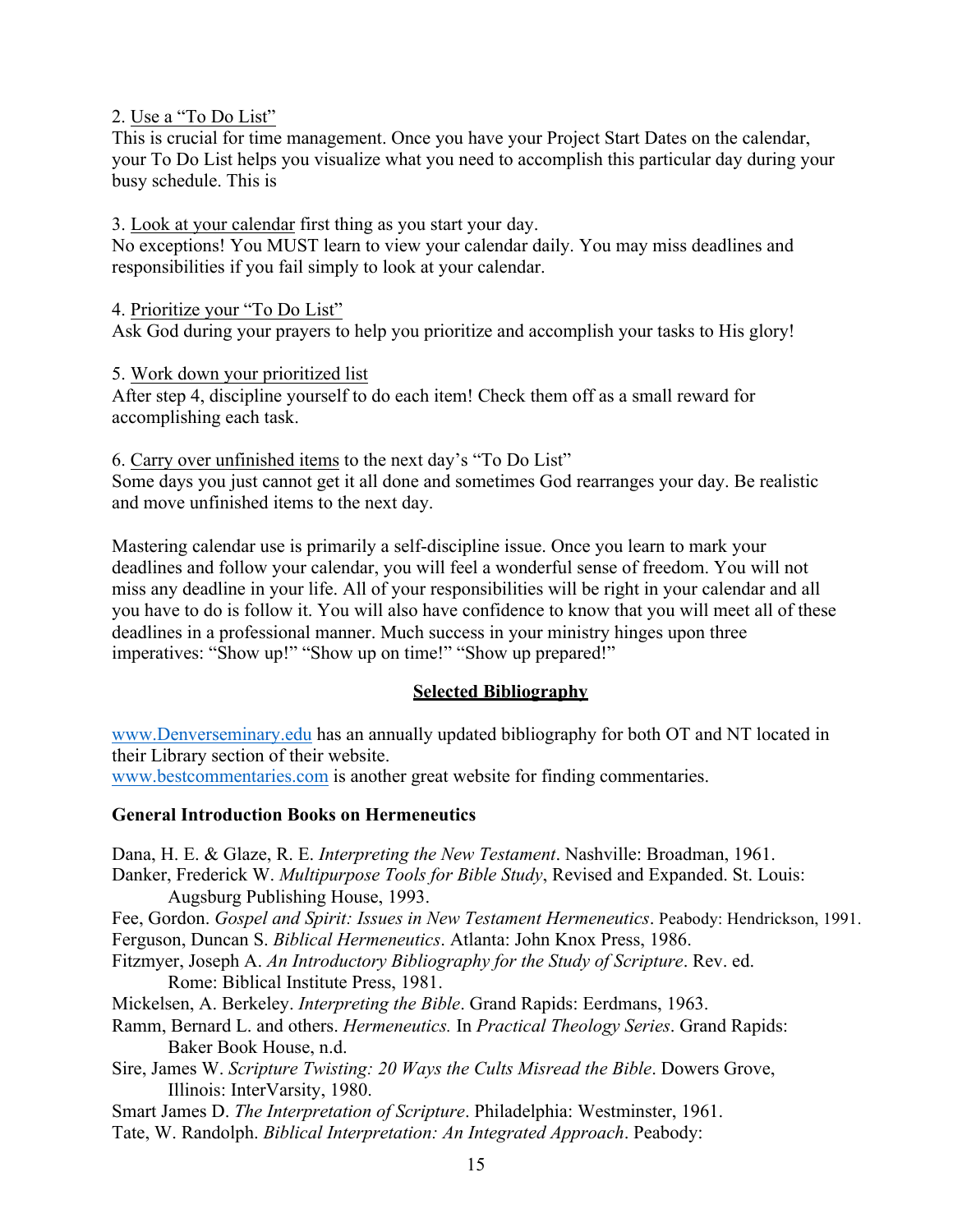Hendrickson, 1991.

- Virkler, Henry A. *Hermeneutics: Principles and Process of Biblical Interpretation*. Grand Rapids: Baker Book House, 1981.
- Ward, Wayne E. *The Word Comes Alive.* Nashville: Broadman Press, 1969.
- Wood, James D*. The Interpretation of the Bible: A Historical Introduction*. London: Gerald Duckworth and Co. Ltd., 1958.

#### **The Text and Authority of the Bible**

- Barr, James. *The Scope & Authority of the Bible*. Philadelphia: Westminster Press,1980.
- Bruce, F. F. *The New Testament Documents: Are They Reliable?* Grand Rapids:
	- Eerdmans, 1978. Carson, D.A. and Woodbridge, John D., eds
- McKim, Donald, ed. *A Guide to Contemporary Hermeneutics*. Grand Rapids: Eerdmans, 1986.

. *The Authoritative Word: Essays on the Nature of Scripture*. Grand Rapids: Eerdmans, 1983.

Montgomery, John Warwick, ed. *God's Inerrant Word: An International Symposium on the Trustworthiness of Scripture*. Minneapolis: Bethany Fellowship, Inc., 1974. *Proceedings of the Conference on Biblical Inerrancy* 1987. Nashville: Broadman, 1987.

#### **The History of Interpretation**

Bray, Gerald. *Biblical Interpretation: Past and Present*. Downers Grove: InterVarsity, 1996. Brown, Jerry Wayne. *The Rise of Biblical Criticism in America, 1800-1870; The New* 

- *England Scholars*. Middleton, Conn: Wesleyan University Press, 1969.
- Cameron, Nigel. Ed. *Biblical Higher Criticism and the Defense of Infallibilism in 19th Century Britain*. In *Text and Studies in Religion*. Vol. 33. Lewiston: Mellen, 1987.
- Evans, Craig A. and Stinespring, William F., eds. *Early Jewish and Christian Exegesis: Studies in Memory of William Hugh Brownlee*. Atlanta: Scholars Press, 1987.
- Froehlich, Karlfried, trans. and ed*. Biblical Interpretation in the Early Church*. In *Sources of Early Christian Thought*. Edited by William Rusch. Philadelphia: Fortress, 1984.
- Grant, Robert with David Tracy. *A Short History of Interpretation of the Bible*. Second ed., revised and enlarged. Philadelphia: Fortress Press, 1984.
- Neill, Stephen. *The Interpretation of the New Testament 1861-1961*. New York: Oxford University Press, 1966.
- Silva, Moisés. *Has the Church Misread the Bible? The History of Interpretation in the Light of Current Issues*. In *Foundations of Contemporary Interpretation*. Vol. 1. Edited by Moisés Silva. Grand Rapids: Academic Books, Zondervan Press, 1987.
- Wood, A. Skevington. *The Principles of Biblical Interpretation: As Enunciated by Irenaeus, Origen, Augustine, Luther and Calvin*. Grand Rapids: Zondervan Publishing House, 1967.

#### **Contemporary Methodologies**

- Hayes, John H. and Holladay, Carl R. *Biblical Exegesis: A Beginner's Handbook*. Rev. ed. Atlanta: John Knox Press, 1987.
- Kennedy, George A. *New Testament Interpretation through Rhetorical Criticism*. Chapel Hill, NC: The University of North Carolina Press, 1984.
- Krentz, Edgar. *The Historical-Critical Method*. In *Guides to Biblical Scholarship*. Edited by Gene M. Tucker. Philadelphia: Fortress Press, 1975.
- Russell, Letty M., Editor. *Feminist Interpretation of the Bible*. Philadelphia: Westminster, 1985.